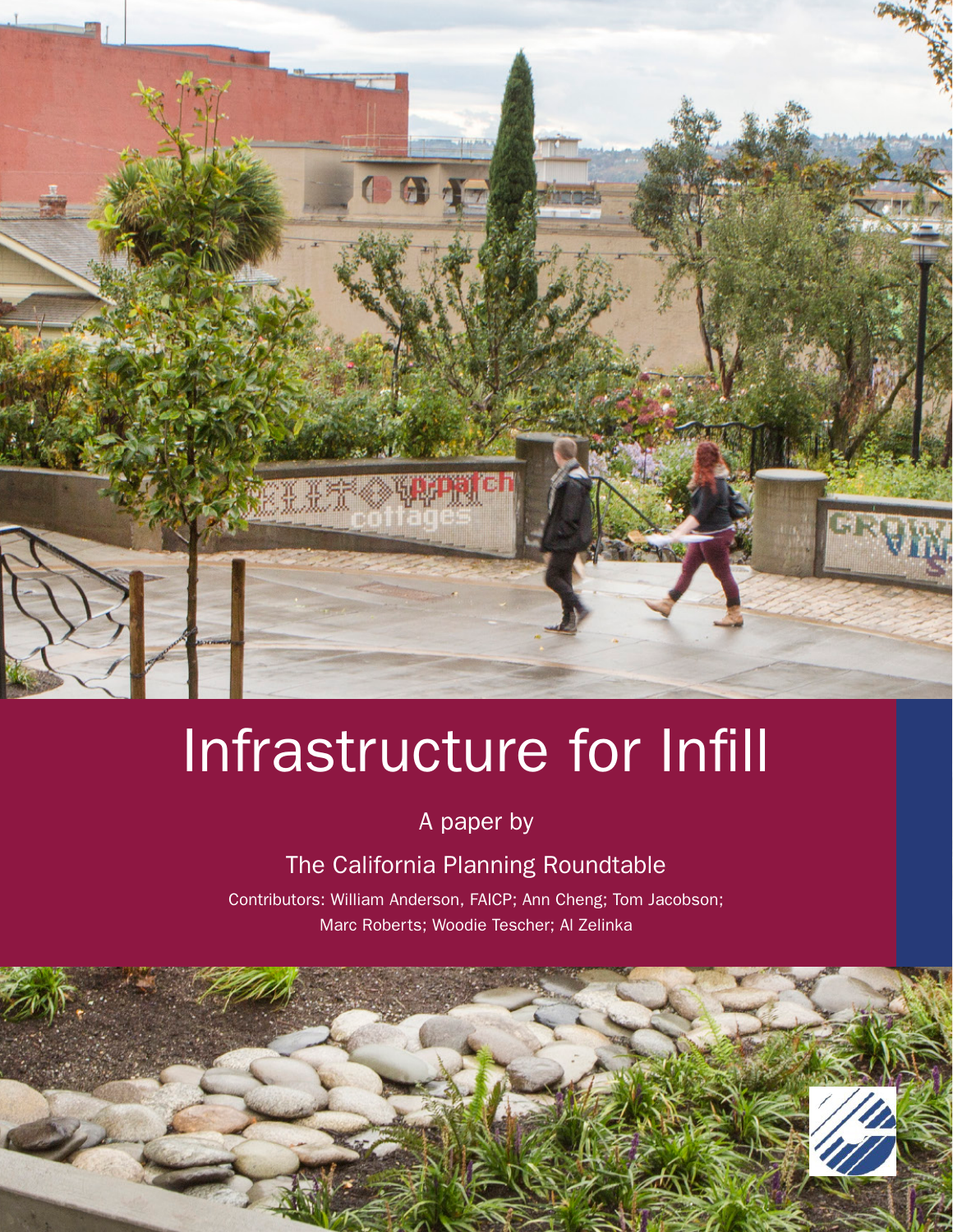# Infrastructure for Infill

For good reason, California is directing most future growth closer to jobs where people can take shorter commutes by multiple means, all to reduce vehicle miles traveled and greenhouse gases generated to slow climate change and its impacts. By design, this means that California's metropolitan areas will mostly grow up with infill and redevelopment of underdeveloped properties rather than grow out by sprawling onto greenfield lands. If planned correctly, more affordable housing opportunities and lower-cost travel options will be available to more California households of different incomes, sizes, and age.

Good planning, however, calls for complete communities with quality sustainable infrastructure—water and waste, energy, digital, storm management, sidewalks and streetscapes —and public facilities—schools, libraries, parks and open space, health services, public safety, and shelter—to serve this growth and remedy past deficiencies to prepare for growth. The former may be called "basic infrastructure" and the latter "social infrastructure." As we grow housing opportunities with infill development, we need to plan and fund basic and social *Infrastructure for Infill.* 

The challenge is not in recognizing the need; it lies in organizing to address this need. Without adequate infrastructure, plans will not be fulfilled and turned into actual development either because of system failures, unacceptable impacts, and growing costs, or because of public opposition. Infrastructure for infill development, unlike greenfield development, involves coordinating many existing and new interests: property owners, renters, businesses, workers, and governments. Infrastructure itself comes in different sizes, conditions, and types. Who benefits and who pays for it is not always clear or fairly apportioned. Those who feel that they have already paid or are still paying are not as willing to tax themselves to pay more unless they feel their services are improved too. Unlike new planned communities with private facilities, there are no homeowners' associations to fund and manage maintenance. The public realm has much broader responsibilities.

Older and vulnerable communities facing greater costs to upgrade often include populations and households with fewer financial means and capacity to fund those costs. The greater good may require cross-subsidies to address these inherent inequities.

Some mechanisms exist but are not always adequate. Either they are too narrowly applied, do not generate the scale of funding needed, have approval requirements designed for a limited number of property owners and voters (such as Community Facilities Districts), or require a super majority of voters jurisdiction wide. These represent clear challenges when the need is for a subset of the jurisdiction and some of the voters being asked to approve new taxes and fees already have adequate infrastructure and facilities. Legacy facility standards are often inappropriate for infill contexts where land is expensive, uses are mixed, and ownership is disaggregated and varied. Common suburban standards, where land costs less, may not work in urban contexts.

California's communities, residents, and businesses need the State to provide local governments and their communities with more tools to fund infrastructure for infill if it expects them to support California's growth strategy. State and federal government attention understandably is placed on big regional infrastructure, such as regional transportation, energy, broadband, and water/sewer systems. However, as the State takes a more direct role in regulating housing, land use, and mobility to further sustainability, resilience, and equity policies, it also needs to take a more direct role in providing localities the tools they need to provide the smaller, but in aggregate, just as important infrastructure needed to maintain and create the balanced communities that Californians want and deserve.

## Equities and Inequities

Lower-income communities and disproportionately, communities of color, have historically received the fewest benefits from infrastructure investments. Indeed, historically, when major infrastructure projects were designed and developed, they were often regional serving that traversed, disrupted, divided, and in some cases eliminated these communities, such as California's freeway system, concrete stormwater channels, utilities, and global trade route corridors, to name a few.

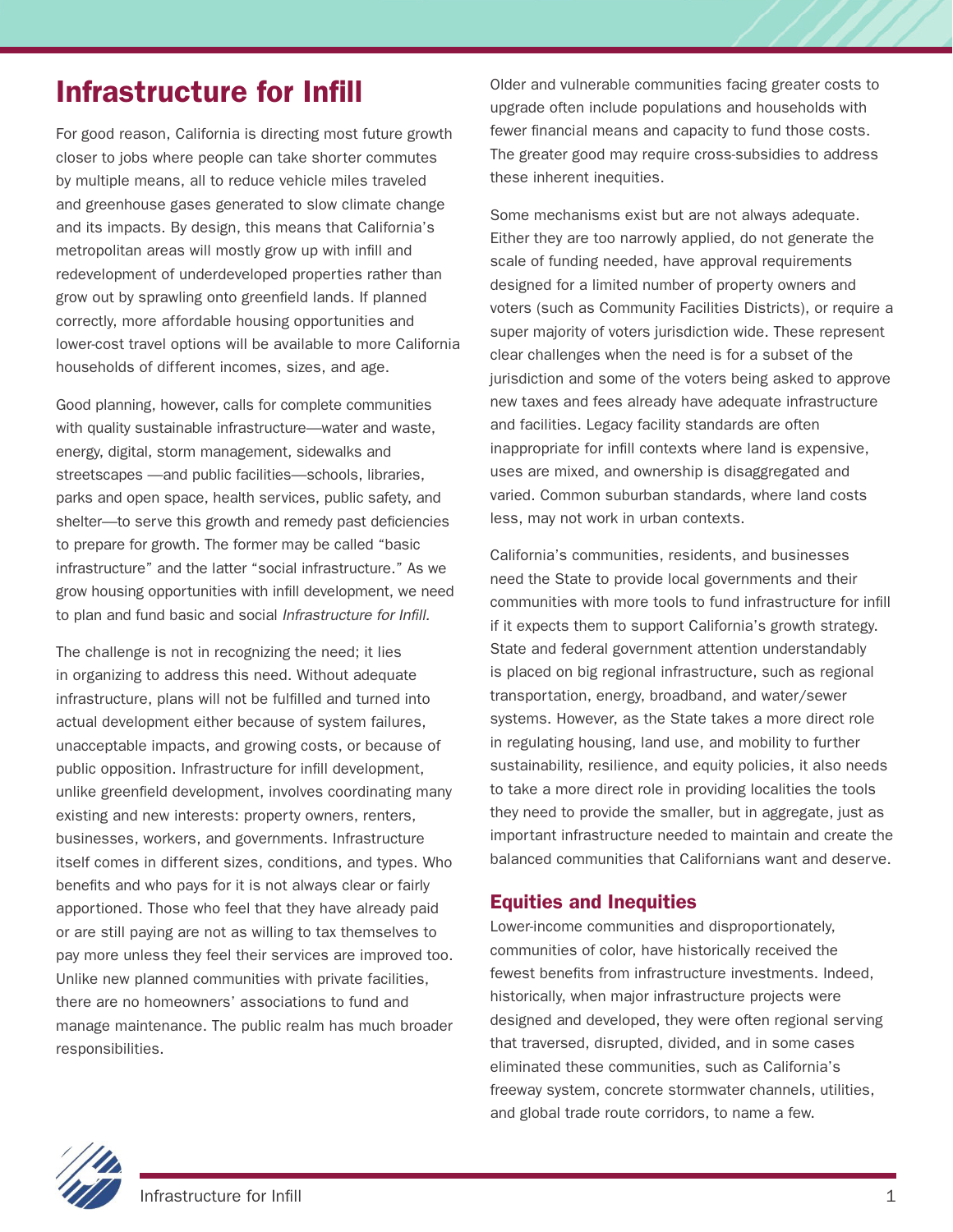Our current system of funding local physical and social infrastructure often exacerbates and reinforces inequities. In California, reliance on impact fees have enabled new planned communities to generate funding at the scale needed to pay for new parks, roads, landscapes, libraries, schools, and other facilities, often at relatively high standards. Infill development in older existing communities, however, are incremental additions to a community and usually are not at the scale necessary to generate sufficient revenue to fund significant new infrastructure improvements.<sup>1</sup> Many modest-income populations live in older communities that were built in eras when public facility standards were lower. Over time, the gap widens between their quality-of-life and the people living in new communities built with higher standards. Special tax districts, such as Community Facility Districts, while available to voters in older communities if they so choose, have formation mechanisms that are easier to organize and apply in new greenfield locations than in older communities where more diverse populations live, ability to pay is less, and approval is by majority of voters rather than property owners weighted by acreage. These challenges apply not only to capital improvements, but to operating, programming, and maintenance capacity as well.

Ascertaining people's priorities also differs, thus contributing to inequities. The planning and design of infrastructure projects should be informed by an open, public process that represents the diversity of community perspectives. Privately developed planned communities and developments inform their plans with market research and consumer response at the targeted price-points. They also target segments of the market consistent with their business objectives, market opportunities, and return-oninvestment requirements. Their decision-making structure is tighter and focused.

Local governments do not have that luxury. They must serve a broader citizenry with their diverse backgrounds, incomes, and capacities to fund and maintain improvements for the common good. Their projects require a more inclusive approach and methods to achieve feedback when an infrastructure plan is conceptualized, designed, constructed, operated, and maintained. It is important to move beyond the "usual suspects" for public input by employing new and

evolving outreach strategies that complement traditional community meeting approaches.

The level of inclusive and enthusiastic input should become part of an infrastructure project's story, as integral as the project's environmental, architectural, and engineering designs.

During the COVID-19 pandemic, some cities have found that public participation from home, via the web, has broaden and diversified participation, especially when employing techniques such as videos and recordings that people can watch, and methods for providing input such as on-line surveying and chat rooms that people can access at their convenience.

CPR is starting to develop a checklist of resources and methods to ensure equitable infrastructure development happens in preparation for the anticipated increase in federal infrastructure spending on climate, transportation, and infrastructure. Without attention to who benefits from infrastructure for infill, and how people benefit, these initiatives may become yet another example of disruption and division.

#### Existing Mechanisms

California cities and counties provide a broad range of public services and infrastructure. The poor condition of basic infrastructure in California<sup>1</sup> reflects inadequate, outdated, and inequitable funding and other tools to build, rebuild and maintain infrastructure; the same is largely true with the social infrastructure of communities. What worked for a century of suburbanization of California does not work for the next century of growing California through infill. To understand what is needed to facilitate infrastructure for infill, a review of existing funding and financing mechanisms provides insights.2

The shortcomings of existing mechanisms for funding infill infrastructure rest in a state-wide tax structure, a scarcity mindset of many communities, and employment of old tools that were developed for suburbanization,



<sup>1</sup> https://infrastructurereportcard.org/state-item/california/

<sup>2</sup> https://www.ca-ilg.org/document/understanding-basics-county-and-cityrevenues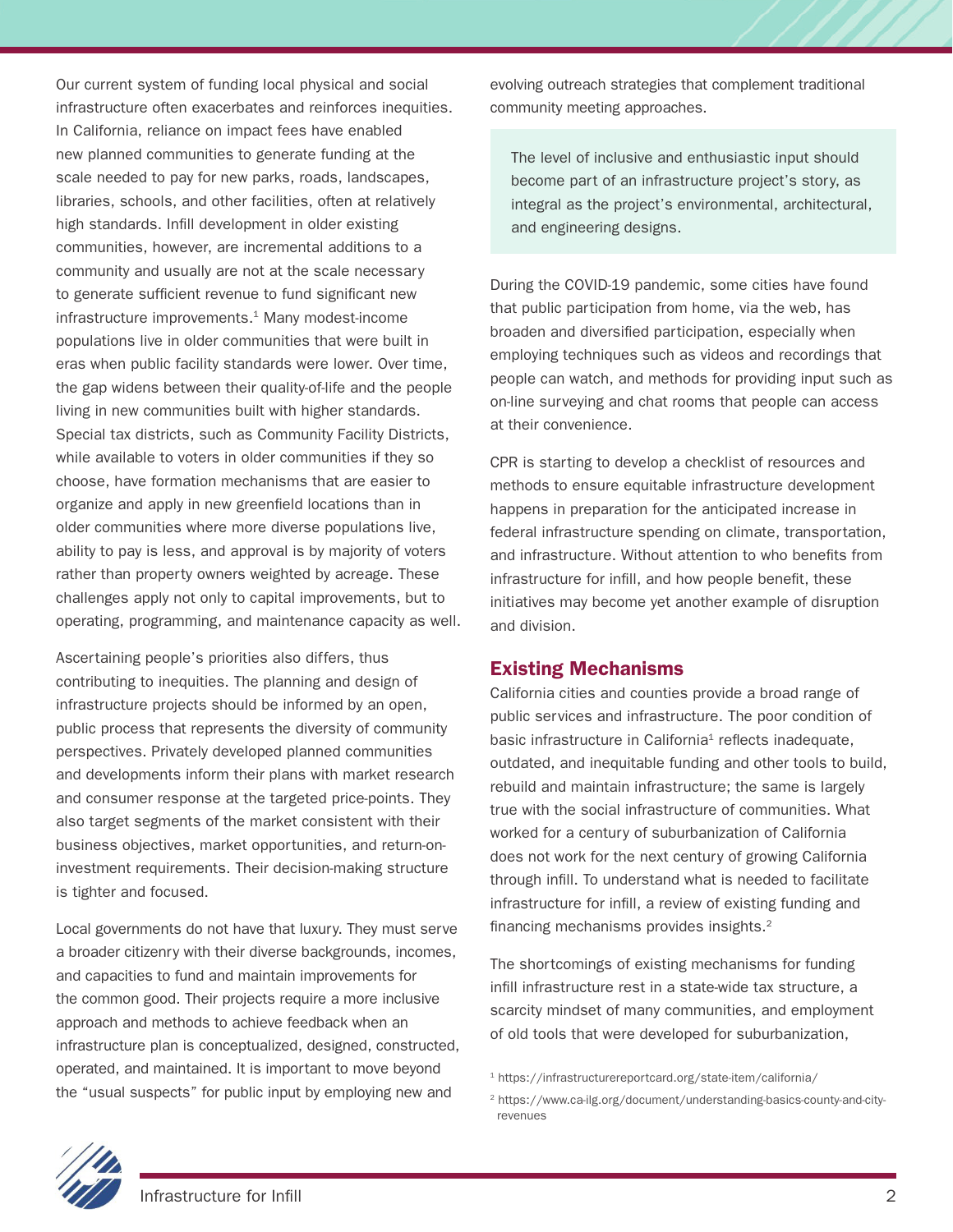annexation, fiscalization of land use, and outward growth. Today, the financial health of California's local governments is in question as revenues have not kept up with the expenses of personnel costs and pension obligations, as well as an expansive fabric of infrastructure built over the past 100 years<sup>3</sup>, yet the demand for housing—and the associated supportive social and basic infrastructure continues to grow due to ongoing employment and population growth and the continuing housing affordability crisis.4 The challenge of existing mechanisms to fund infill infrastructure also rests in the tension between all of the following key factors: 1) city councils or boards of supervisors are careful to increase fees and charges so as not to further increase costs of living and costs of doing business; 2) increasing costs for personnel in local

governments as the public demands more services that consume the vast majority of general fund revenues crowding out funds for infrastructure; 3) since Proposition 13 in 19785, political and legal constraints have expanded and limited local government's ability to independently adjust or adapt revenues to keep up with infrastructurerelated expenses; 4) some local government tools have been limited (i.e., the dissolution of redevelopment in California in  $2012^6$  ); 5) infrastructure funding from

- 3 https://www.auditor.ca.gov/local\_high\_risk/dashboard-csa
- 4 https://calmatters.org/housing/2021/01/california-housing-crisislessons/
- 5 https://ballotpedia.org/California\_Proposition\_13,\_Tax\_Limitations\_ Initiative\_(1978)
- 6 https://www.latimes.com/local/la-xpm-2011-dec-29-la-meredevelopment-20111230-story.html

|                                                                                     | <b>Common Funding Sources</b> |      |             |                                  |              |                      |                              |                              |                               |                                |                                        |                                |                                  |
|-------------------------------------------------------------------------------------|-------------------------------|------|-------------|----------------------------------|--------------|----------------------|------------------------------|------------------------------|-------------------------------|--------------------------------|----------------------------------------|--------------------------------|----------------------------------|
| <b>Selected Mechanisms</b><br>for Funding Basic and<br><b>Social Infrastructure</b> | <b>Local</b>                  |      |             |                                  |              |                      |                              |                              |                               |                                | Reg'l, State, Fed'l                    |                                |                                  |
|                                                                                     | <b>Rates</b>                  | Fees | <b>DIFs</b> | Development<br><b>Agreements</b> | Property Tax | Sales and Use<br>Tax | <b>Utility User's</b><br>TaX | $\widehat{H}$<br>Other (Note | $/$ Non-<br>Private<br>Profit | Public-Private<br>Partnerships | (Mitigation<br>Fees, etc.)<br>Regional | <u>ର</u><br><b>State (Note</b> | <b>Federal Grants</b><br>and Aid |
| <b>Basic Infrastructure</b>                                                         |                               |      |             |                                  |              |                      |                              |                              |                               |                                |                                        |                                |                                  |
| Water                                                                               |                               |      |             |                                  |              |                      |                              |                              |                               |                                |                                        |                                |                                  |
| Wastewater                                                                          |                               |      |             |                                  |              |                      |                              |                              |                               |                                |                                        |                                |                                  |
| Energy                                                                              |                               |      |             |                                  |              |                      |                              |                              |                               |                                |                                        |                                |                                  |
| Storm                                                                               |                               |      |             |                                  |              |                      |                              |                              |                               |                                |                                        |                                |                                  |
| <b>Streets</b>                                                                      |                               |      |             |                                  |              |                      |                              |                              |                               |                                |                                        |                                |                                  |
| Sidewalks                                                                           |                               |      |             |                                  |              |                      |                              |                              |                               |                                |                                        |                                |                                  |
| <b>Social Infrastructure</b>                                                        |                               |      |             |                                  |              |                      |                              |                              |                               |                                |                                        |                                |                                  |
| Schools                                                                             |                               |      |             |                                  |              |                      |                              |                              |                               |                                |                                        |                                |                                  |
| Libraries                                                                           |                               |      |             |                                  |              |                      |                              |                              |                               |                                |                                        |                                |                                  |
| Parks                                                                               |                               |      |             |                                  |              |                      |                              |                              |                               |                                |                                        |                                |                                  |
| Open Space                                                                          |                               |      |             |                                  |              |                      |                              |                              |                               |                                |                                        |                                |                                  |
| <b>Health Services</b>                                                              |                               |      |             |                                  |              |                      |                              |                              |                               |                                |                                        |                                |                                  |
| <b>Public Safety</b>                                                                |                               |      |             |                                  |              |                      |                              |                              |                               |                                |                                        |                                |                                  |
| Food                                                                                |                               |      |             |                                  |              |                      |                              |                              |                               |                                |                                        |                                |                                  |
| Housing                                                                             |                               |      |             |                                  |              |                      |                              |                              |                               |                                |                                        |                                |                                  |

#### Notes:

1. Business License Tax. Construction Dev Tax, Parking Tax, Property Transfer Tax, Transient Occupancy Tax, CRIA, EIFD, BIDs, Special Districts, etc.

2. Vehicle Registration, HUTA, RMRA, Prop 42, SB1, Grants

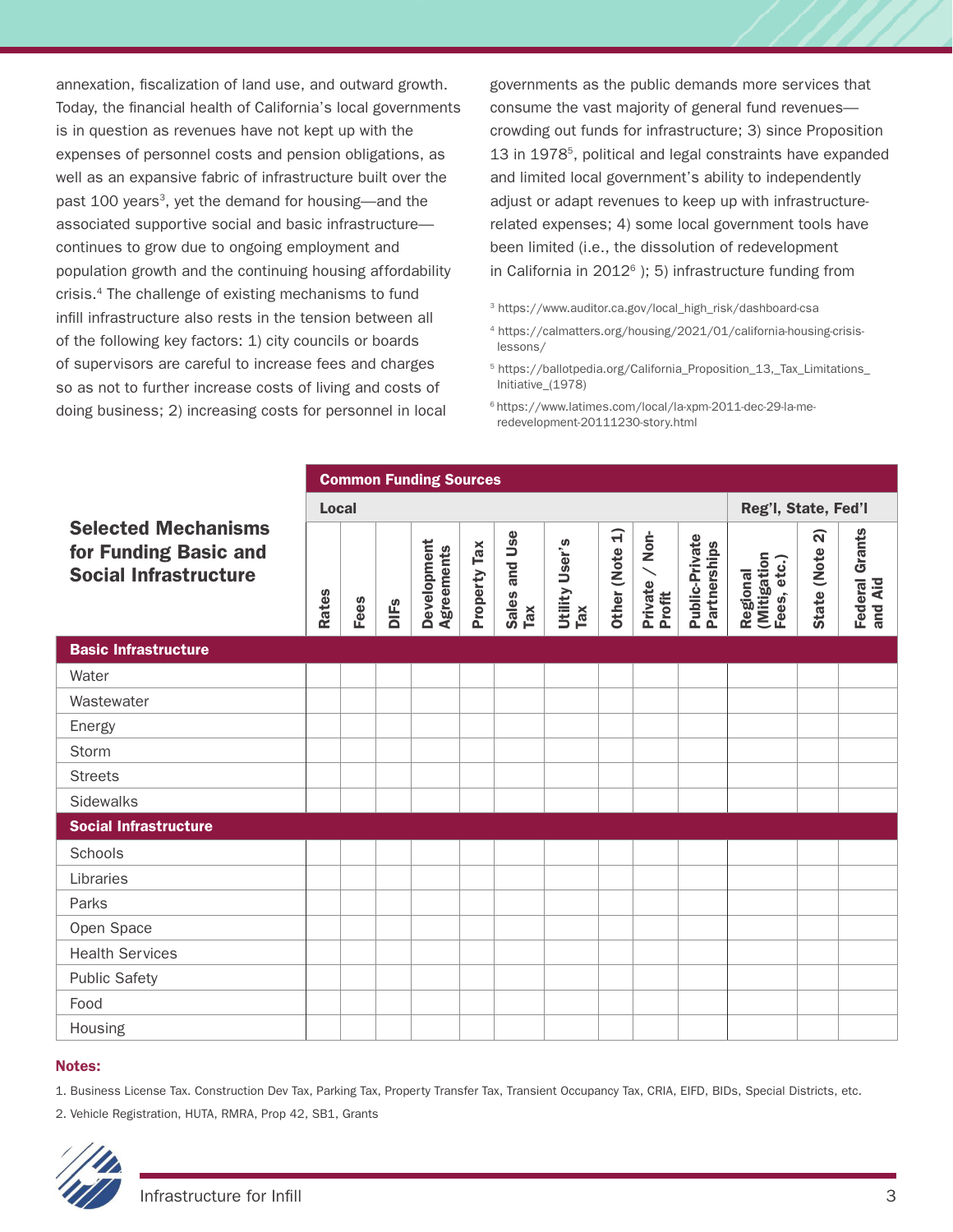State and federal government has declined significantly, although this may change with passage of the federal infrastructure bill; and 6) shifts to renewable resources have changed revenue streams. To make up for the various shortcomings, ballot box measures have grown statewide,<sup>7</sup> and tools have surfaced to work around tax-restrictions like Proposition 13 and the loss of redevelopment (such as Mello-Roos, Enhanced Infrastructure Financing District, and Community Revitalization and Investment Authority).

*An Urban Strategy for California*, prepared in 1978 by the State of California Office of Planning and Research, acknowledged that much of the future of the State was in its cities, stating "California can no longer avoid city problems by moving farther and farther away from the central cities..."8. The priorities for new urban development in the *Urban Strategy* focused on infill and the premise that achieving future infrastructure investments is based in State, regional, and local partnerships. Over four decades later, in today's California, the simultaneous need to invest in infrastructure and meet the demand for attainable housing throughout the State require new models for funding the spectrum of infill infrastructure that meets the needs of well-functioning, complete communities.

#### Importance of Standards

Infill development presents unique challenges to developing appropriate infrastructure to support it. Most communities have standards for infrastructure based on historical growth patterns. In much of California, that means standards were created to support greenfield development. Many of California's older communities, especially those built before the 1970s, where not designed and built with specified general plan standards for public facilities, especially social infrastructure. These communities accumulated deficits over time as new standards were introduced and enhanced.

As a community transitions from greenfield development to infill development, several challenges need to be addressed. The first is to ensure that infrastructure is based on appropriate standards.

In many cases, the standard for infill development should be different. An example would be park dedication and improvement standards. In greenfield developments, planners traditionally think in term of acres of parkland per thousand residents. A large new park within a developed community to serve new residents may not be possible given the difficulty and cost of acquiring land to develop a new park. An alternative would consider standards based on smaller parks and the use of facilities, such as play equipment, gymnasiums, pools, and community centers, to serve more people with less land, or linear park designs that fit within the community. Open space and natural parks are still needed for a complete community and quality of life, but alternative ways to provide recreation value to more people, more efficiently should also be considered.

Another strategy is to design for co-benefits, where a single facility serves multiple uses. An example of this would be a stormwater detention area redesigned to have habitat, park, trails, and recreational components since peak storm water detention times (during and immediately after heavy rains) are different than peak times for park use, or an improved pedestrian and bike trail system for recreation also serving travel circulation demand.

Finally, impacts can be lower for certain infrastructure systems serving infill development. For example, infill units located centrally within a community often have better access to transit or are located in areas closer to commercial uses and other daily needs. In these infill locations, units generate lower impacts on the transportation system. Lumping infill projects into a category that also includes greenfield development for assessing impact fees has the effect of over-charging infill units for their proportional share of impacts. Properly assessing infill units for their marginal impacts would allow additional financial capacity within each project to be directed to the unique challenges faced by infill units. However, new tools are still necessary to capture this value appropriately and equitably.

7 http://www.californiacityfinance.com/Votes2011final.pdf

8 https://test-opr.ca.gov/docs/20190325-urban\_strategy-ocr.pdf

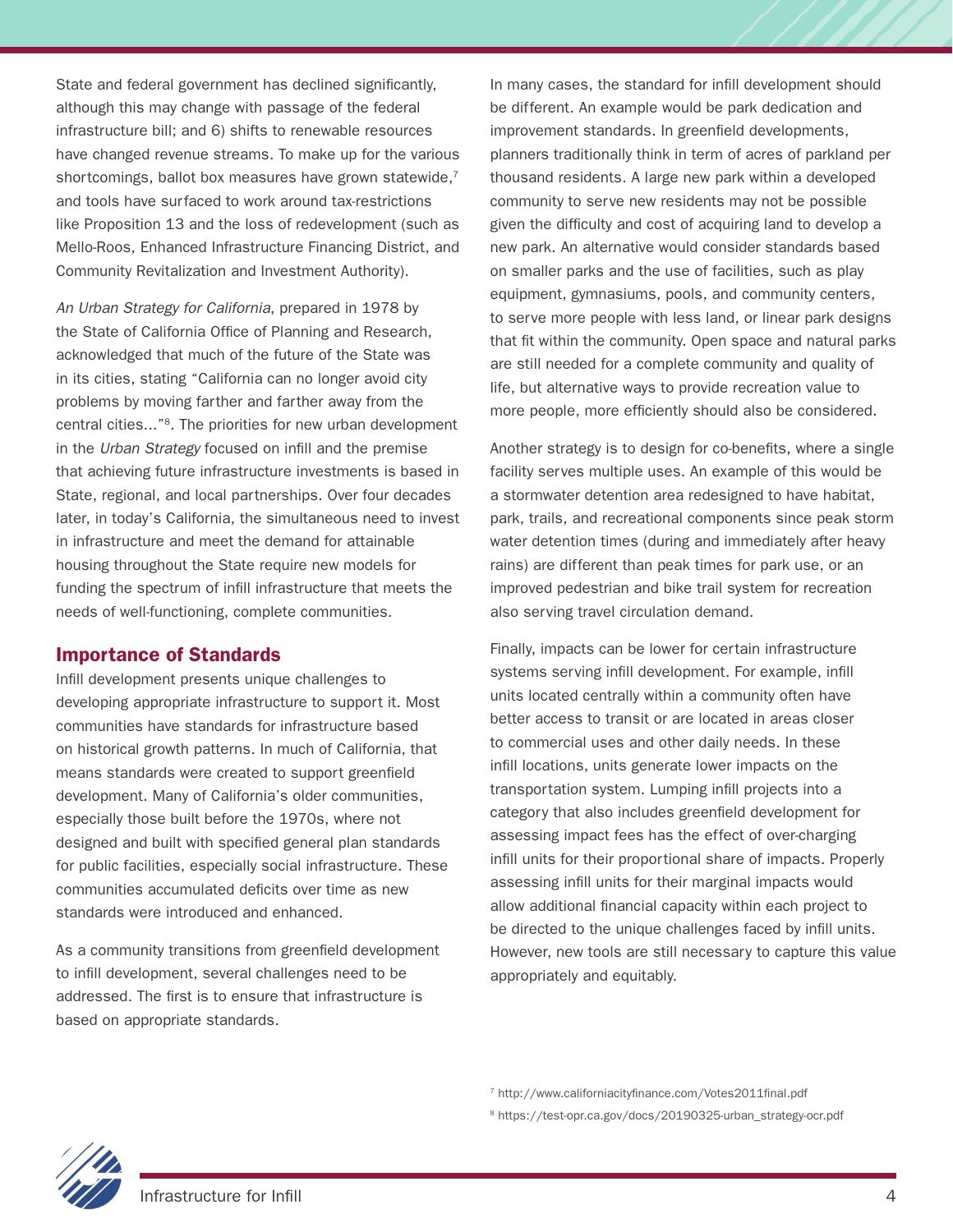## Impact on Housing Affordability

The extent to which housing affordability is affected by the expansion of hard and social infrastructure depends on the approach to fund improvements. Literature and experience suggest that the most common approach—imposition of development impact fees—has affected the cost of housing and affordability.<sup>9</sup> Others argue that impact fees do not increase prices (the market determines how much people are willing and able to pay) but reduces residual land values (how much a developer is willing to pay for real estate to redevelop into more housing).

Both outcomes, however, discourage more housing development to meet market demands. Increasing prices reduces demand. Decreasing residual land values discourages some property owners from selling their real estate to build more housing, depending on the economics. In either case, the reduction in supply increases overall housing prices.

Impact fees, special tax districts, assessment districts, and other mechanisms generate their own biases depending on the apportionment methodologies employed, even when based on a rationale nexus. For example, larger homes with more living space and bedrooms presumably accommodate larger households with more people, who demand more public services and, therefore, logically, should pay more towards infrastructure and public facilities. This leads to family housing (with children, aging parents, or both) costing more. The difficulty in providing affordable family housing, especially now that the millennial generation is in the family formation of life, not to mention increasingly aging parents, is an acute market shortage issue.

Flat-rate citywide fees do not account for marginal variations in demand for facilities, such as charging homes near transit and job centers, where shorter commutes and ability to travel without driving is possible, the same transportation impact fee as homes needing miles of roadway for their 20 mile commute. Conversely, charging a home for transit when it is located miles from transit service fails to reflect actual marginal impacts.

While infrastructure for infill development often is more challenging and expensive to provide per unit—acre of park, lane-mile of road and pipe, etc.—the number of

units needed may be less because of location efficiencies, especially in urban locations where there is surplus infrastructure capacity. Fundamentally, a more efficient and equitable funding mechanism would consider locational efficiencies, economies of scale, and variations in actual facility demand given the context. Home and land prices would then adjust to reflect these marginal costs and benefits.

The alternative—inadequate infrastructure—may burden developments to provide such services privately, projectby-project without economies of scale, thereby increasing household and housing costs.

#### The Need and Responsibilities for New Tools for Local Jurisdictions and Communities

New tools are needed that provide flexibility and better match those who pay with those who benefit. The California Planning Roundtable has been advocating for variations of special tax district laws to allow voters within a sub-area of a jurisdiction or allied communities across multiple jurisdictions (such as a special district for linear infrastructure like a greenbelt park corridor or transit-oriented development at stations along transit corridors) pass special tax districts with a simple-majority vote to fund needed infrastructure and public facilities, together with their operations and maintenance. Like benefit assessment districts, special tax districts would match areas of benefit with funding responsibilities but would have more flexibility in meeting the benefit nexus standard. Like Community Facility Districts, they could target a geographic area but would apply to existing properties to address existing facility deficits, not just new development, with legislation emphasizing that fundamental purpose. Parcel taxes proportioned in various ways, transient-occupancy taxes, user fees, sales and utility tax overages, license excise taxes, property-based business improvement district fees, parking management benefit districts, and other fiscal revenue sources could be used. If spread among a wide variety of taxpayer types, land uses, and geographies, the individual burden may not be great. Regardless, those areas who do not want to tax themselves to improve their public facilities won't. Those who do, can.

<sup>9</sup> https://ternercenter.berkeley.edu/wp-content/uploads/2020/08/ Residential\_Impact\_Fees\_in\_California\_August\_2019.pdf